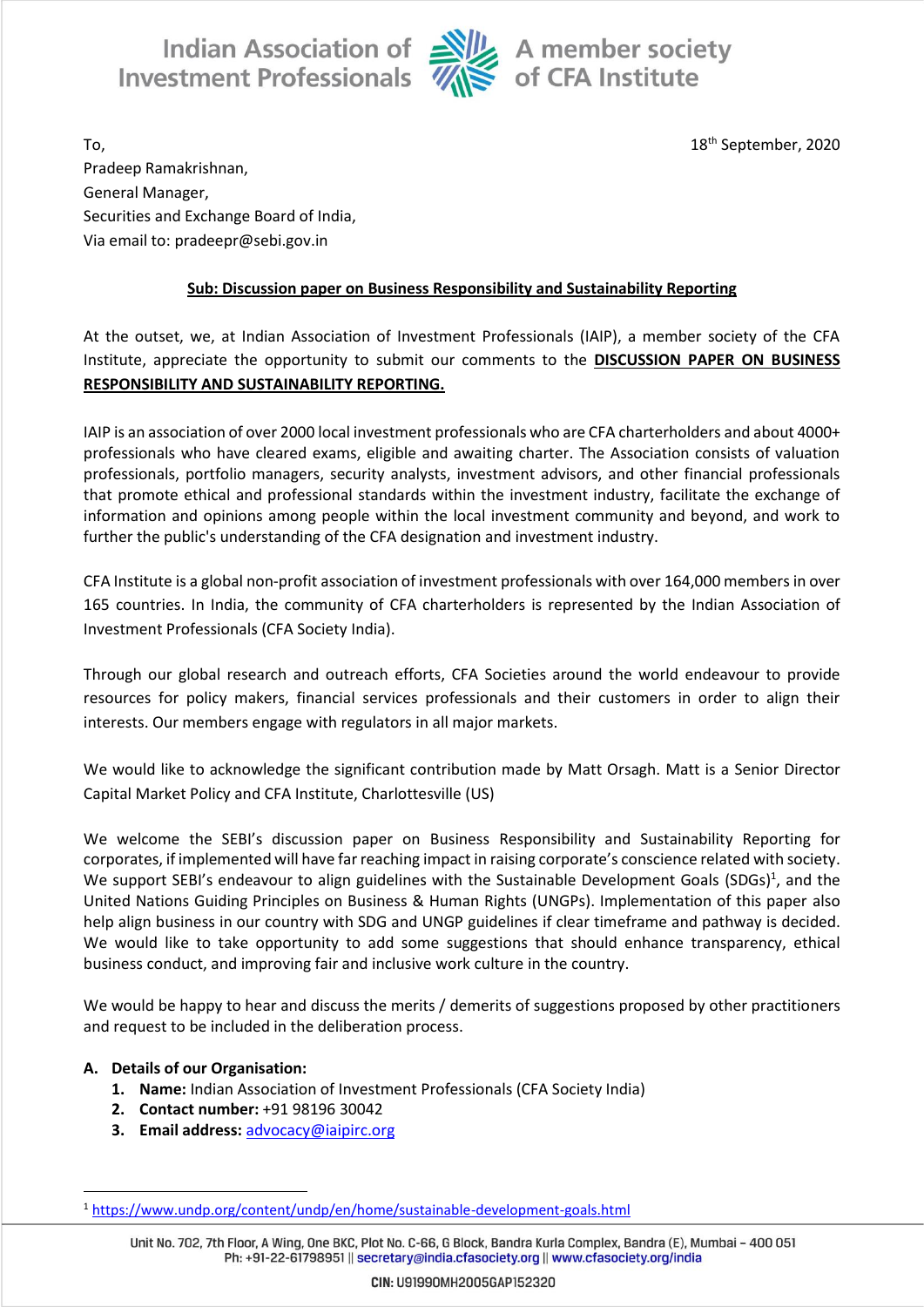

**4. Postal address:** 702, 7th Floor, A Wing, One BKC Tower, Bandra Kurla Complex, Bandra (E), Mumbai - 400 051

### **B. Key Contributors:**

 $\mathbf{r}$ 

| Anil Ghelani, CFA       | Ashwini Damani, CFA  | Jolly Balva, CFA            | Matt Orsagh, CFA   |
|-------------------------|----------------------|-----------------------------|--------------------|
| Mohan Kumar Prabhu, CFA | Nimisha Pandit, CFA  | Om Jha, CFA                 | Rashmi Modi, CFA   |
| Shamit Chokshi, CFA     | Shwetabh Sameer, CFA | Sivananth Ramachandran, CFA | Vidhu Shekhar, CFA |

#### **C. Suggestions / Comments:**

| Name of Entity/Person: Indian Association of Investment Professionals (CFA Society India)<br>Contact Number & Email Address: +91 9819630042(Rajendra Kalur, CFA); advocacy@iaipirc.org |                                                                                                                                                 |                                                                                                                                                                                                                                                                                                                               |                                                                                                                                                                                                                                                                                                                                |                                                                                                                                   |
|----------------------------------------------------------------------------------------------------------------------------------------------------------------------------------------|-------------------------------------------------------------------------------------------------------------------------------------------------|-------------------------------------------------------------------------------------------------------------------------------------------------------------------------------------------------------------------------------------------------------------------------------------------------------------------------------|--------------------------------------------------------------------------------------------------------------------------------------------------------------------------------------------------------------------------------------------------------------------------------------------------------------------------------|-----------------------------------------------------------------------------------------------------------------------------------|
| Sr. No.                                                                                                                                                                                | Recommendation<br>in the Business<br><b>Responsibility and</b><br><b>Sustainability</b><br><b>Reporting to</b><br>which the<br>comment pertains | <b>Suggestion/Comments</b>                                                                                                                                                                                                                                                                                                    | Rationale                                                                                                                                                                                                                                                                                                                      | <b>Revisions to the</b><br>recommendations, if<br>any                                                                             |
| 1.                                                                                                                                                                                     | <b>Section A:</b><br>General<br><b>Disclosures</b>                                                                                              | We appreciate all<br>suggested disclosures<br>Additionally, SEBI should<br>consider establishing<br>industry specific<br>disclosures<br>SEBI may create a body<br>similar to, or, partner<br>with Sustainability<br><b>Accounting Standards</b><br>Board (SASB) <sup>2</sup> to establish<br>industry specific<br>disclosures | Industry specific disclosures will<br>provide material information<br>that will help investors and<br>stakeholders evaluate ESG risks<br>facing a company and action<br>towards it.<br>Industry specific metrices will<br>also help company and<br>management align their goals<br>with Environment, Society and<br>Governance |                                                                                                                                   |
|                                                                                                                                                                                        | Point 20<br>Participation/<br>Inclusion/<br>Representation of<br>women (including<br>differently abled)                                         | We appreciate inclusion;<br>however, the points<br>mention women<br>(including differently<br>abled) at Board and Key<br>Management Personnel<br>level only. We suggest to<br>encourage companies to<br>have broader diversity at<br>all levels and not just<br>senior positions                                              | This will help promote the<br>inclusive culture across<br>hierarchy.                                                                                                                                                                                                                                                           | Gender ratio at all<br>levels<br>Similar participation<br>ratios based on other<br>major possible<br>grounds of<br>discrimination |

<sup>2</sup> <https://www.sasb.org/>

 $\overline{a}$ 

Unit No. 702, 7th Floor, A Wing, One BKC, Plot No. C-66, G Block, Bandra Kurla Complex, Bandra (E), Mumbai - 400 051 Ph: +91-22-61798951 || secretary@india.cfasociety.org || www.cfasociety.org/india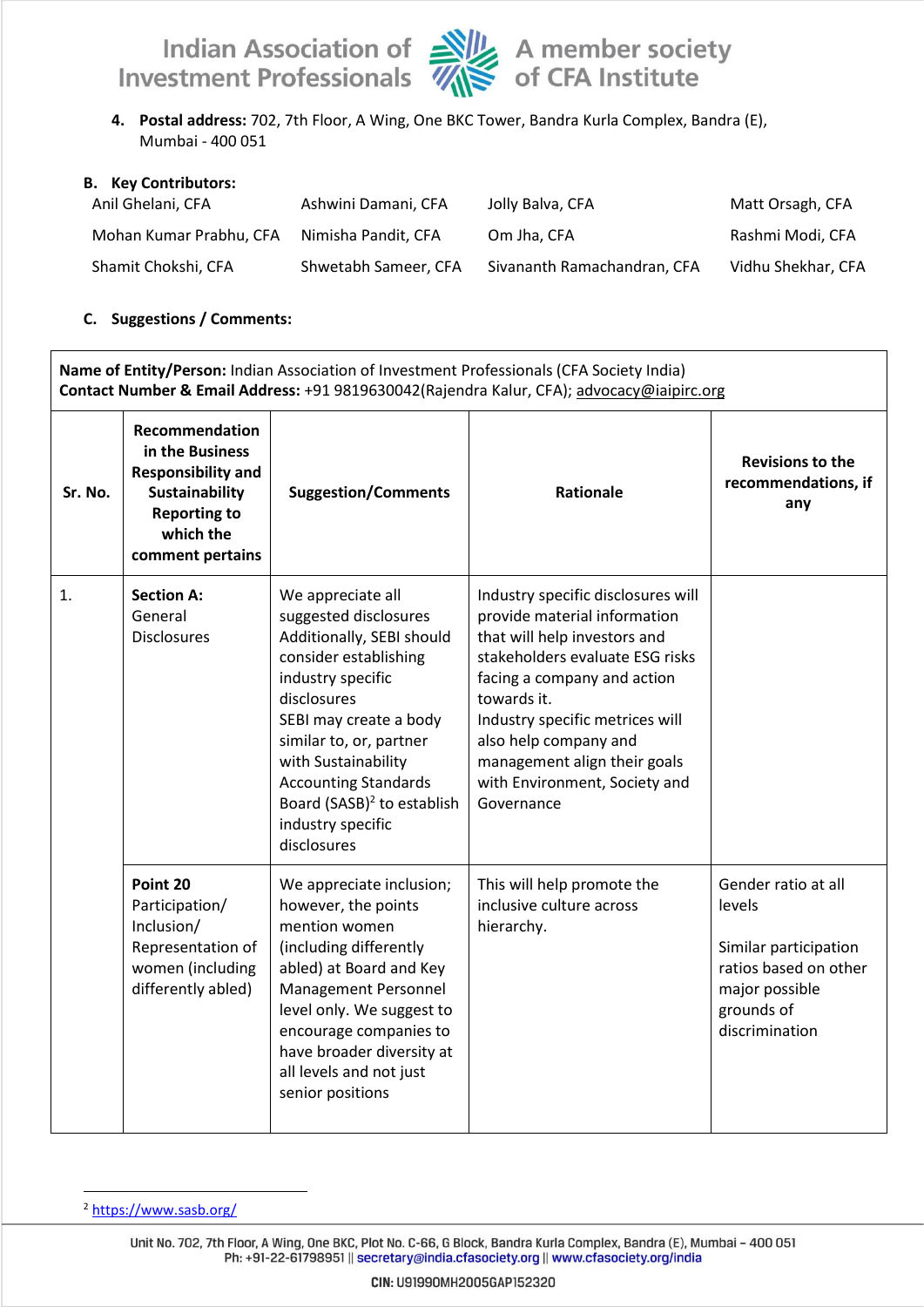

| 2. | <b>Section B:</b><br>Management and<br>Process<br><b>Disclosures</b> | <b>Management and Process</b><br>Disclosures (Governance,<br>Leadership and<br>Oversight) should cover<br>CSR disclosures too.<br>Issuers must consider<br>implementing internal<br>and/or external<br>processes to evaluate the<br>controls around ESG<br>disclosure and<br>measurement and to test<br>the accuracy of ESG<br>disclosures before they<br>are released to the<br>public.<br>For companies, who<br>many want to avoid<br>additional audit/<br>verification costs related<br>to ESG disclosures, | Our research <sup>3</sup> indicates CSR<br>spending is routed through<br>related parties, and without<br>governance and oversight,<br>there are risks.<br>To help maintain accuracy<br>around ESG disclosures for<br>overstatements,<br>misstatements, or concrete<br>statements capable of<br>becoming misleading or untrue<br>by forces or circumstances<br>outside of the issuers' control.<br>To help various market<br>participants (such as ESG<br>related funds, proxy<br>governance firms, ESG scoring<br>agencies etc.) to consume ESG<br>related metrics data in a more<br>useful way and/or to take<br>better informed sustainable |  |  |
|----|----------------------------------------------------------------------|----------------------------------------------------------------------------------------------------------------------------------------------------------------------------------------------------------------------------------------------------------------------------------------------------------------------------------------------------------------------------------------------------------------------------------------------------------------------------------------------------------------|-----------------------------------------------------------------------------------------------------------------------------------------------------------------------------------------------------------------------------------------------------------------------------------------------------------------------------------------------------------------------------------------------------------------------------------------------------------------------------------------------------------------------------------------------------------------------------------------------------------------------------------------------|--|--|
|    |                                                                      | issuers must explore<br>putting in place processes<br>around making these<br>disclosures verifiable by<br>stakeholders/ market<br>participants on request<br>basis                                                                                                                                                                                                                                                                                                                                             | investment decisions based on<br>company's ESG-related risks<br>and opportunities.<br>To provide opportunity to<br>various market participants as<br>well company stakeholders to<br>question the corporate's<br>response to ESG risks through<br>mitigation and adaptation<br>activities to avoid legal as well<br>as reputational risks.                                                                                                                                                                                                                                                                                                    |  |  |
|    | <b>Stakeholder</b><br>Engagement                                     | Companies can be<br>suggested to form ESG<br>committee consisting of<br>independent members<br>and this committee or<br>the company shall<br>conduct stakeholder<br>meeting on an annual<br>basis, and provide the<br>necessary disclosures<br>regarding their<br>adherence to ESG<br>standards                                                                                                                                                                                                                | This will help increase the<br>communication between the<br>company and its stakeholders,<br>and a formal process of ESG<br>communication and supervision<br>can be established. This will also<br>help large organizations with<br>high Institutional holding<br>improve their reporting<br>standards.                                                                                                                                                                                                                                                                                                                                       |  |  |

 $\overline{a}$ 

Unit No. 702, 7th Floor, A Wing, One BKC, Plot No. C-66, G Block, Bandra Kurla Complex, Bandra (E), Mumbai - 400 051 Ph: +91-22-61798951 || secretary@india.cfasociety.org || www.cfasociety.org/india

<sup>&</sup>lt;sup>3</sup> [Study on Related Parties Transactions in India conducted by CFA Society India](https://www.arx.cfa/~/media/C909DD5AC10B4341AF34E4F9E439E99D.ashx)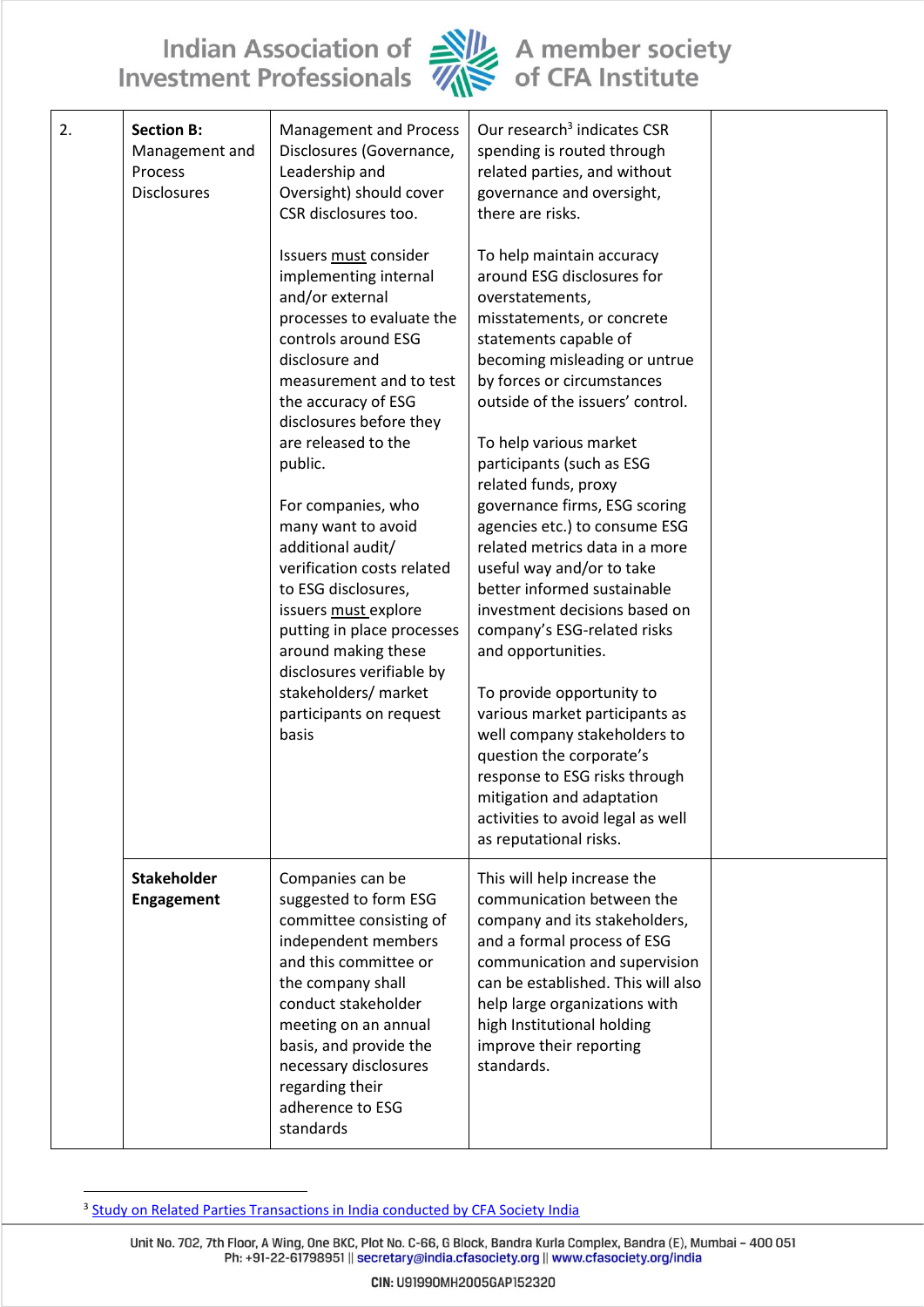

| 3. | <b>Section C:</b><br>Principle 1:<br><b>Businesses should</b><br>conduct and<br>govern<br>themselves with<br>integrity in a<br>manner that is<br>Ethical,<br>Transparent and<br>Accountable. | We suggest formulation<br>of something similar to<br>corrupt practices act, and<br>statutory requirements of<br>accounting disclosures<br>and audit of expenses<br>related with government<br>agencies<br>We also suggest SEBI to<br>mandate companies to<br>report Effective Tax Rate<br>in annual filings and<br>share reasons of<br>difference from statutory<br>rate | Companies fear losing<br>reputation and thus will be<br>more careful to prevent corrupt<br>practices                                                                                                                                                        |                                                                                                                                                                                                                                                                                                                                               |
|----|----------------------------------------------------------------------------------------------------------------------------------------------------------------------------------------------|--------------------------------------------------------------------------------------------------------------------------------------------------------------------------------------------------------------------------------------------------------------------------------------------------------------------------------------------------------------------------|-------------------------------------------------------------------------------------------------------------------------------------------------------------------------------------------------------------------------------------------------------------|-----------------------------------------------------------------------------------------------------------------------------------------------------------------------------------------------------------------------------------------------------------------------------------------------------------------------------------------------|
| 4. | <b>Section C:</b><br><b>Principle 3:</b><br><b>Businesses should</b><br>respect and<br>promote the well-<br>being of all<br>employees,<br>including those in<br>their value chains           | We appreciate promoting<br>well-being while would<br>suggest focus on health<br>along with safety of<br>employees                                                                                                                                                                                                                                                        | This will help investors and<br>consumers understand the<br>efforts taken in improving<br>technology and safety aspects<br>at sites, and coverage of long-<br>term health protection for such<br>exposures post retirement or<br>termination of employment. | • Health related metric<br>similar to safety<br>related reporting in<br>point<br>• For manufacturing<br>companies, they<br>could be required to<br>include a director's<br>report addressing<br>long term health<br>aspects in industries<br>such as quarrying,<br>mining, petroleum,<br>construction,<br>asbestos, and<br>radiation exposure |
| 5. | <b>Section C:</b><br>Principle 4:<br><b>Businesses should</b><br>respect the<br>interests of and<br>be responsive to<br>all its stakeholders                                                 | Suggested indicator<br>seems to focus on<br>marginalized stakeholder.<br>Companies shall be<br>encouraged to identify all<br>key stakeholder's wants<br>and needs and try to<br>align business and<br>corporate activities<br>around these.                                                                                                                              | Companies engages with<br>various stakeholders in its day<br>to day activities and must work<br>towards minimizing negative<br>impact on any stakeholder                                                                                                    |                                                                                                                                                                                                                                                                                                                                               |
| 6. | <b>Section C:</b><br>Principle 5:<br><b>Businesses should</b><br>respect and<br>promote human<br>rights                                                                                      | Along with Human Rights<br>we suggest focus also on<br>improving work culture<br>for women                                                                                                                                                                                                                                                                               | World Bank Data <sup>4</sup> shows<br>historic low of women<br>participation in Indian<br>workforce<br>Companies shall be encouraged<br>to disclose efforts taken to                                                                                        |                                                                                                                                                                                                                                                                                                                                               |

<sup>4</sup> https://data.worldbank.org/indicator/SL.TLF.CACT.FE.ZS?locations=IN

Unit No. 702, 7th Floor, A Wing, One BKC, Plot No. C-66, G Block, Bandra Kurla Complex, Bandra (E), Mumbai - 400 051<br>Ph: +91-22-61798951 || secretary@india.cfasociety.org || www.cfasociety.org/india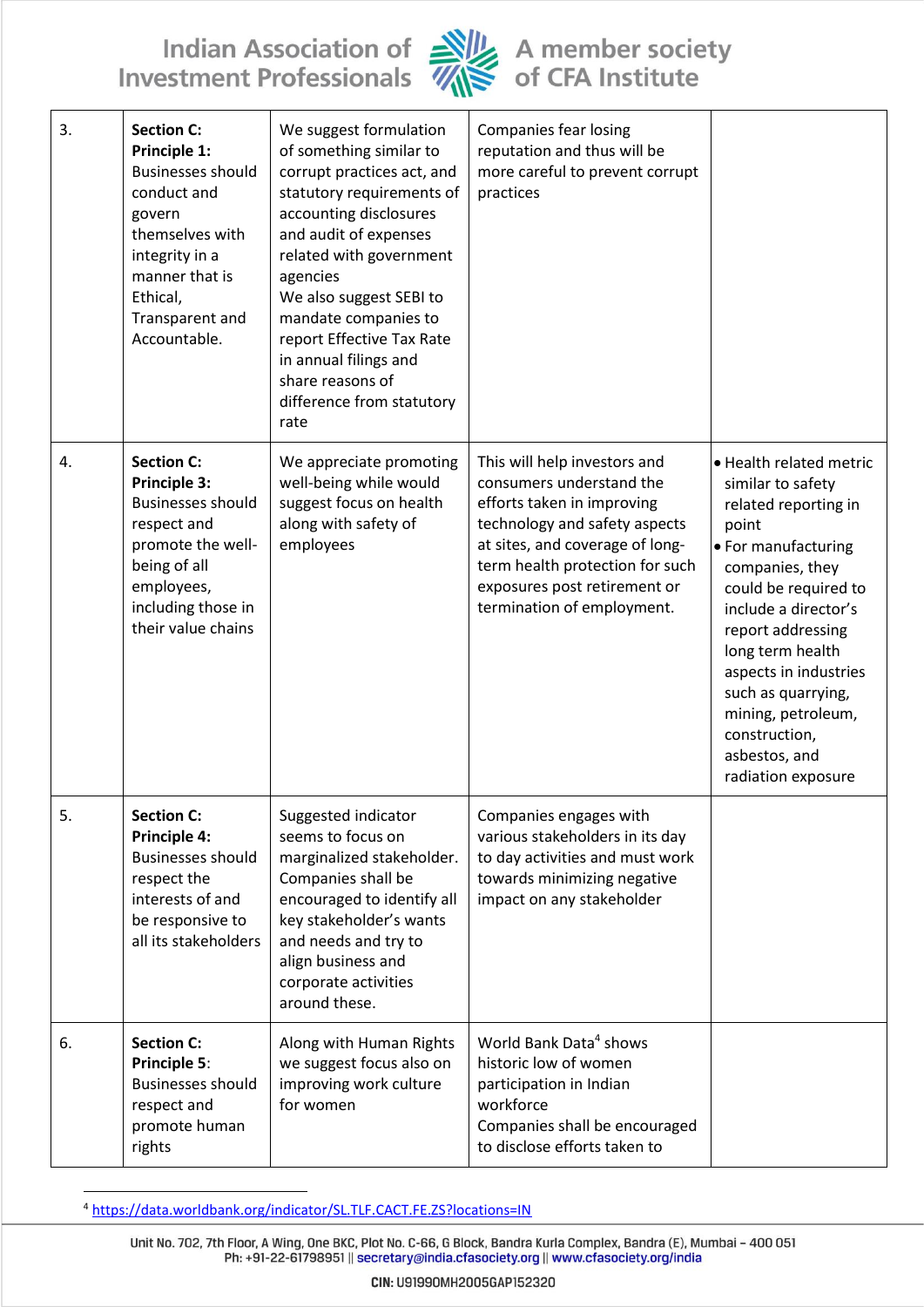

|    |                                                                                                                                                                                                |                                                                                                                                                                                                                                                                                                                                                                                                       | promote women employment.<br>We provide some specific<br>suggestions tying with some<br>points of this section below                                                                                                                                                                                                                                                             |                                                                                                                                                                                                                                                                                                |
|----|------------------------------------------------------------------------------------------------------------------------------------------------------------------------------------------------|-------------------------------------------------------------------------------------------------------------------------------------------------------------------------------------------------------------------------------------------------------------------------------------------------------------------------------------------------------------------------------------------------------|----------------------------------------------------------------------------------------------------------------------------------------------------------------------------------------------------------------------------------------------------------------------------------------------------------------------------------------------------------------------------------|------------------------------------------------------------------------------------------------------------------------------------------------------------------------------------------------------------------------------------------------------------------------------------------------|
|    | Point 2:<br>Details of<br>remuneration/<br>salary/wages                                                                                                                                        | Gender wage gap should<br>be reported in terms of<br>one or more metrics.                                                                                                                                                                                                                                                                                                                             | As per the Equal remuneration<br>act, 1976, it is the duty of<br>employer to pay equal<br>remuneration to men and<br>women workers for same work<br>or work of similar nature.<br>However, various surveys<br>indicate that huge gender pay<br>gaps exist.<br>Reporting of the metric will<br>thus help in promoting inclusion<br>of women and equal pay, as<br>mandated by law. | Suggested metrics<br>includes<br>· Difference between<br>mean/median hourly<br>rate of full pay/bonus<br>of relevant male and<br>female employees<br>• Proportion of male<br>and female relevant<br>employees in the<br>lower, lower middle,<br>upper middle and<br>upper quartile pay<br>band |
|    | Point 4:<br>Describe the<br>internal<br>mechanisms in<br>place to redress<br>grievances related<br>to human rights<br>issues<br>& Point 6:<br>Details of Human<br>Rights related<br>grievances | Companies can be<br>encouraged to have sort<br>of Ombudsman policy,<br>where such grievances<br>are handled by someone<br>responsible and different<br>from usual line of<br>hierarchy or HR.<br>Policy shall also define<br>• Basis of discrimination<br>shall be well defined<br>. How complaints shall be<br>heard, who is<br>responsible and how can<br>it be ascertained it has<br>been resolved | Independent and unbiased<br>grievance redressal will help<br>employees feel comfortable in<br>reporting and resolving their<br>discrimination related issues.                                                                                                                                                                                                                    |                                                                                                                                                                                                                                                                                                |
| 7. | <b>Section C:</b><br><b>Principle 6:</b><br><b>Businesses should</b><br>respect and make<br>efforts to protect<br>and restore the<br>environment                                               | The disclosures related to<br>Scope 3 emissions should<br>be increased, as most<br>emissions come from<br>Scope 3 emissions.<br>We could add a column<br>on the quantum of<br>investments and<br>expenses being incurred                                                                                                                                                                              | The increase in disclosure<br>regarding the Scope 3<br>emissions, will increase the<br>responsibility on CSR.<br>Purpose is to differentiate<br>symbolic efforts of small<br>amounts from credible shifts in<br>corporate policy towards                                                                                                                                         |                                                                                                                                                                                                                                                                                                |
|    |                                                                                                                                                                                                | towards addressing the<br>objectives to protect and<br>restore the environment.                                                                                                                                                                                                                                                                                                                       | sustainable environment, which<br>require long term capex<br>commitments. It also helps<br>evaluate the financial aspects of                                                                                                                                                                                                                                                     |                                                                                                                                                                                                                                                                                                |

Unit No. 702, 7th Floor, A Wing, One BKC, Plot No. C-66, G Block, Bandra Kurla Complex, Bandra (E), Mumbai - 400 051<br>Ph: +91-22-61798951 || secretary@india.cfasociety.org || www.cfasociety.org/india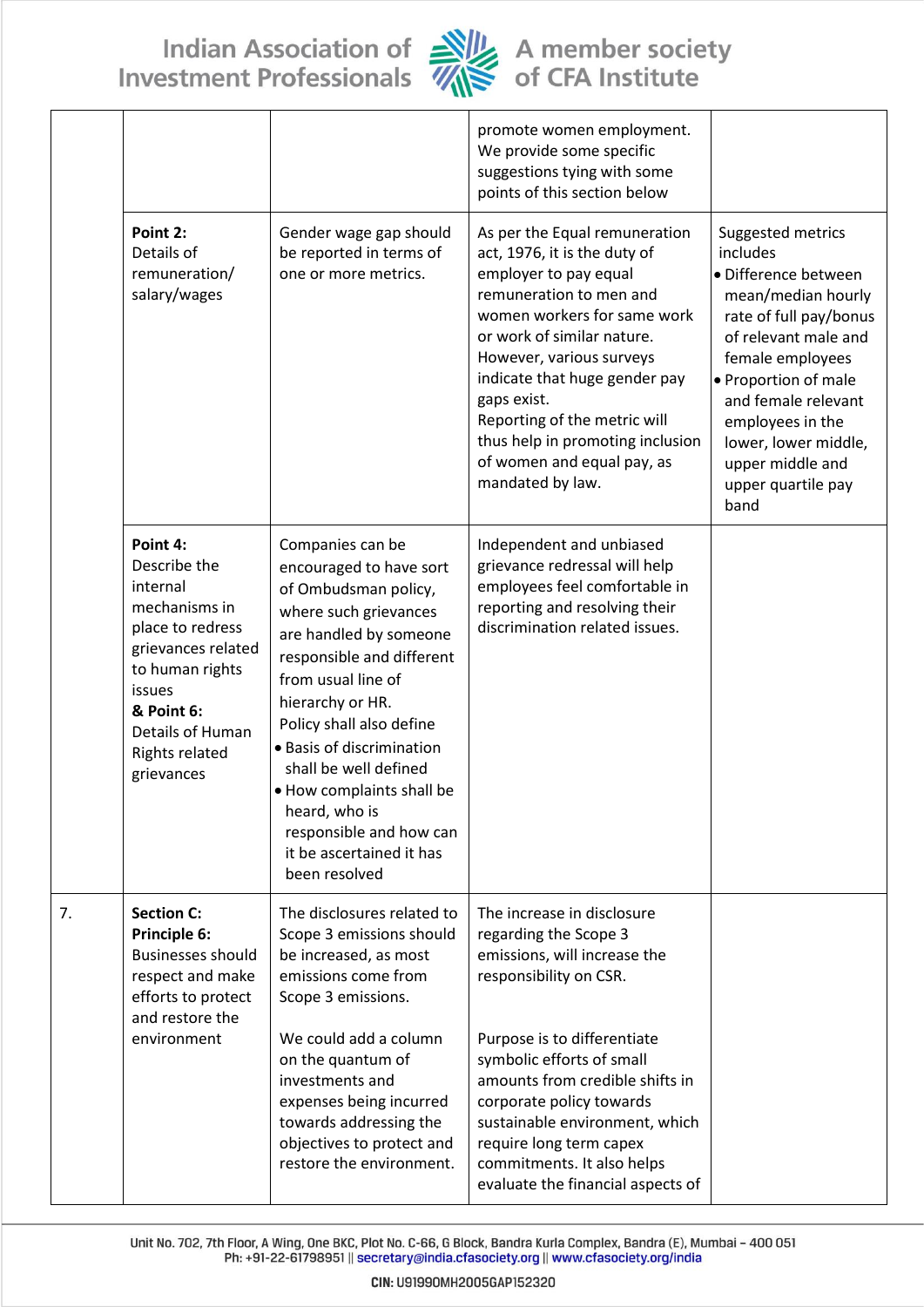

|    |                                                                                                                                                                                               |                                                                                                                                                                                                                                                                                                                                                                                                                                                                 | ESG better, to help government<br>policy making in the future for<br>any incentives etc.                                                                                                                                                                                                                                                                      |                                                                                |
|----|-----------------------------------------------------------------------------------------------------------------------------------------------------------------------------------------------|-----------------------------------------------------------------------------------------------------------------------------------------------------------------------------------------------------------------------------------------------------------------------------------------------------------------------------------------------------------------------------------------------------------------------------------------------------------------|---------------------------------------------------------------------------------------------------------------------------------------------------------------------------------------------------------------------------------------------------------------------------------------------------------------------------------------------------------------|--------------------------------------------------------------------------------|
| 8. | <b>Section C:</b><br>Principle 7:<br>Businesses, when<br>engaging in<br>influencing public<br>and regulatory<br>policy, should do<br>so in a manner<br>that is responsible<br>and transparent | Nature and quantum of<br>any contribution to and<br>from political parties and<br>media should be<br>disclosed.<br>Companies shall have<br>zero tolerance on corrupt<br>practices. Implementing a<br>policy framework similar<br>to the Foreign Corrupt<br>Practices Act (US) <sup>5</sup> , would<br>ensure prevent practices<br>like bribery, directly or<br>indirectly, within or<br>outside the country.<br>Necessary disclosures<br>shall be made annually | This shall help further SEBI's<br>endeavor of enhancing<br>transparency.<br>The creation of a policy like the<br>FCPA (US), will help in<br>elimination of unethical<br>practices related to bribery and<br>other corrupt practices like<br>Vendor registration, etc. and<br>provide investors with a more<br>transparent view of the<br>business activities. |                                                                                |
| 9. | <b>Section C:</b><br>Principle 8:<br><b>Businesses should</b><br>promote inclusive<br>growth and<br>equitable<br>development                                                                  | Social impact assessment<br>by external agency,<br>guidelines shall be<br>provided on what will it<br>cover and what is the<br>public domain where it is<br>suggested to be posted                                                                                                                                                                                                                                                                              | This shall help further SEBI's<br>endeavor of enhancing<br>transparency                                                                                                                                                                                                                                                                                       | The public domain<br>shall be a prominent<br>place in the company's<br>website |
|    | Point 6:<br>List of adverse<br>orders and case<br>details of<br>intellectual<br>property rights<br>disputes                                                                                   | Along with intellectual<br>property disputes, list of<br>adverse orders related<br>with environmental and<br>social disputes shall all be<br>disclosed                                                                                                                                                                                                                                                                                                          | Disputes related with<br>environmental and social<br>matters relate to ESG and<br>knowledge and disclosure will<br>help stakeholders evaluate<br>companies' ESG risks and<br>implications                                                                                                                                                                     |                                                                                |
| 10 | <b>Suggestions on</b><br><b>BRSR</b>                                                                                                                                                          | There needs to be<br>harmonization of BRSR<br>with international<br>standards over time.                                                                                                                                                                                                                                                                                                                                                                        | Corporate sustainability<br>reporting standards have<br>proliferated over the last<br>decade, but there is an<br>increased focus on<br>harmonization of some of the<br>standards.                                                                                                                                                                             |                                                                                |

<sup>&</sup>lt;sup>5</sup> Foreign Corrupt Practices Act (US): https://rb.gy/hlmuia

Unit No. 702, 7th Floor, A Wing, One BKC, Plot No. C-66, G Block, Bandra Kurla Complex, Bandra (E), Mumbai - 400 051 Ph: +91-22-61798951 || secretary@india.cfasociety.org || www.cfasociety.org/india